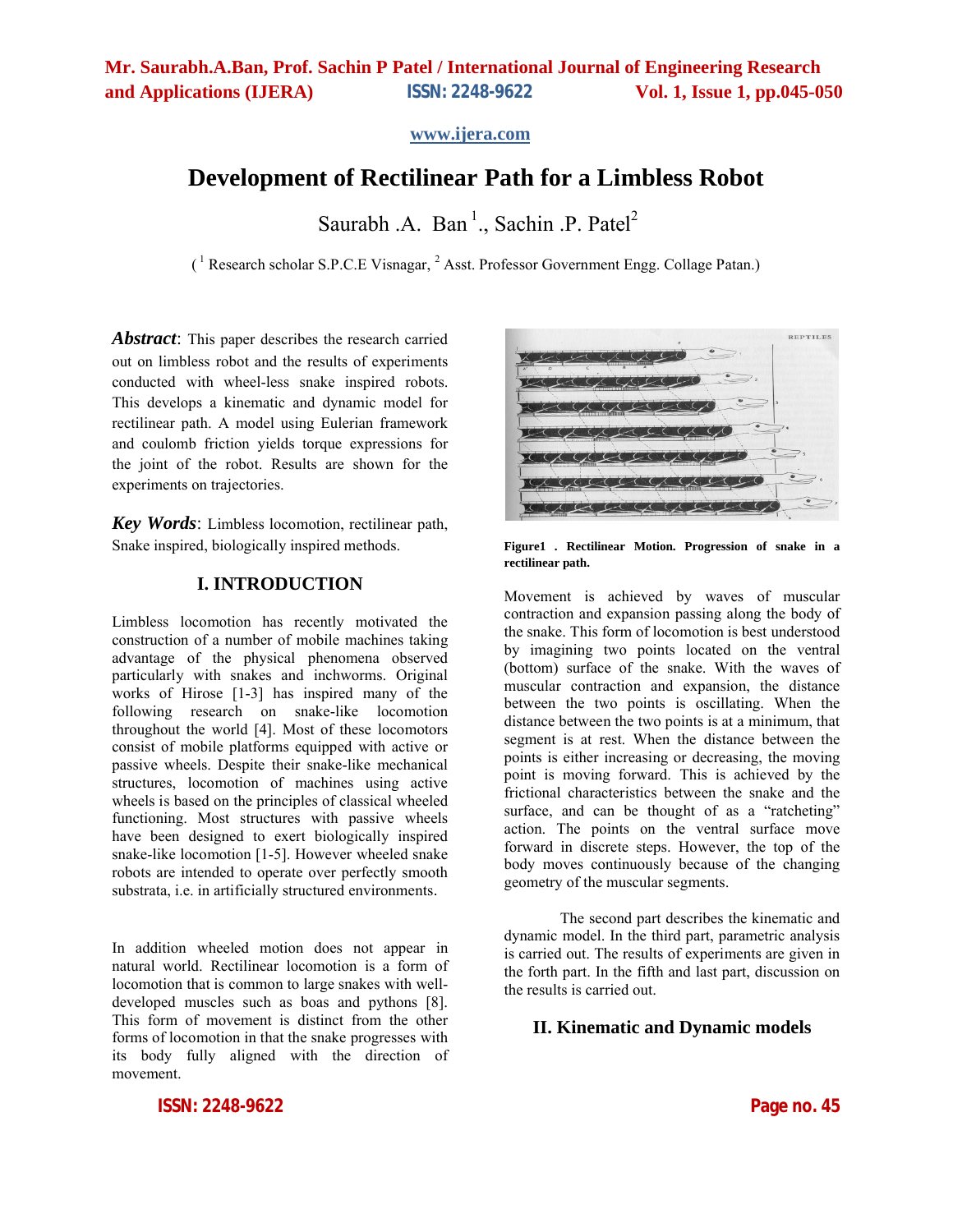#### **www.ijera.com**

This section presents a formulation of both the kinematics and dynamics of the model. This is necessary because a dynamics model must be created in order to determine the amount of torque required to actuate the robot. More importantly, the dynamics model can be used to evaluate metrics that determine the performance of the robot. The value in the kinematics model is that it is both necessary to develop the dynamics model, and also can be used to verify the feasibility of the path.

In this Section the path was divided into mechanisms with different topologies. The kinematics and dynamics model is constructed for each mechanism as shown in fig.2. The example of M1 is used to show how the kinematics and dynamics models are developed, and then it is shown how this approach can be expanded and applied to M2. Finally, it is shown how the solutions to the steps and mechanisms can be mapped back to the overall mechanism to achieve one set of global solutions.

#### *A. Path kinematics*

Consider the first mechanism in the locomotion path, M1. The links of the robot must move from the flat shape. This motion can be described by three parameters in the joint space: the angular positions of joints 1, 2, and 3. It can also be seen that the feasible joint space is constrained to a region that amounts to a half-space due to the presence of the ground.

The first way to model the sub-problem is to treat it as a free three-link system with three degrees of freedom. In order to ensure that the configuration remains in the feasible joint space, the y-positions of each of the joints and the "tip" of the third link are calculated. If the position of either of the joints is equal to or less than zero, a penalty function is assessed in the fitness function.





Figure 2 Modified traveling wave path, steps and mechanisms are identified

Figure 3. Representation of the first mechanism as a closed-loop, planar, kinematic chain

The second means of modeling the sub-problem is to assume that the "tip" of the third link remains in constant contact with the ground during the motion. In this instance, the problem can be modeled as a kinematic chain with four rotating joints and a slider mechanism that is shown in Figure 3. In this case, the geometric relations involve an equality constraint, as the y-position of the "tip" of link 3 always remains at *y=0*.

In this case, the kinematic configuration of the mechanism is governed by a constraint relationship. The mechanism is converted from one with three-degrees of freedom to one with two degrees of freedom. In this system, the angles of joints 1 and 2 are treated as free variables, and the position of joint 3 is calculated using the following constraint relation:

$$
\sin \Box_I + \sin \left( \Box_I + \Box_2 \right) + \sin(\Box_I + \Box_2 + \Box_3) = 0 \dots \dots \dots \dots (i)
$$

The parameter f can be introduced to simplify the notation:

Φi = ∑ j…………………..(ii)

The equation then reduces to:<br> $\sin \theta + \sin \theta$ 

 sin1+ sin2+ sin<sup>3</sup> = 0……….(iii)

The angle of link 3 can then be calculated by the solving the equation to yield:

 $\Phi_3 = \sin^{-1} (-\sin \Box_1 - \sin \Box_2) \dots \dots \dots (iv)$ The only constraints on the angles of joints 1 and 2 are that they must satisfy the aforementioned criteria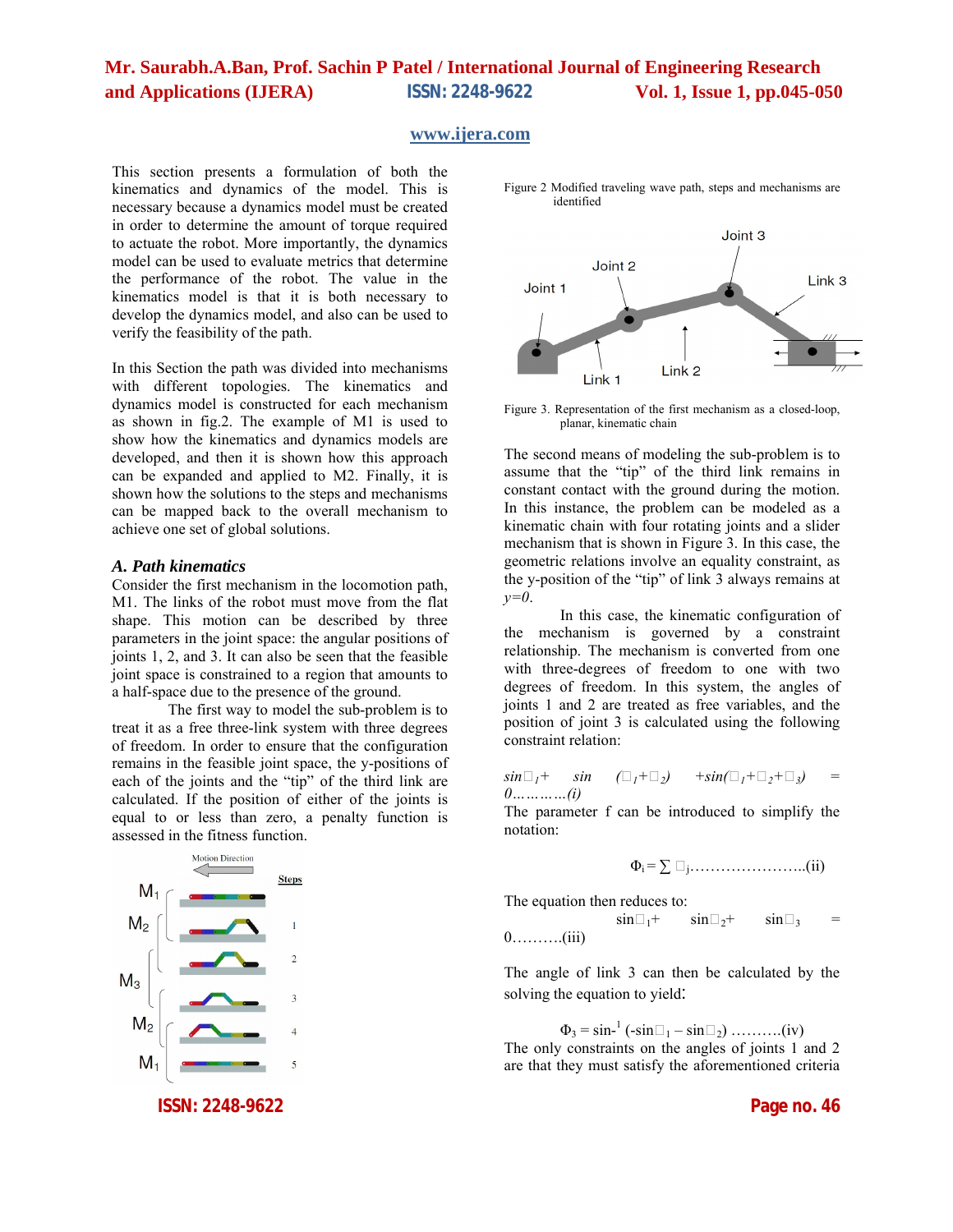#### **www.ijera.com**

of not resulting in any Cartesian positions below *y=0*, and that:

 $\sin\Box_1$  +  $\sin$  ( $\Box_2$ )  $\leq$ 1 ………………(v) These constraints define the feasible design space of the problem. Like the previous constraint criteria, a penalty is assessed in the fitness formulation if this constraint is not met.

#### *B. Dynamics*

The dynamic problem of the path design involves computing which torque values are needed to achieve the desired joint motion. The dynamics have already been developed for the case of the open-loop configuration, as they only involve simple inwardoutward propagation. This formulation depends on the manipulator moving in free space. Since there is a frictional force that acts on the "tip" of the third link, a Coulomb friction model represents this force. This means that the force can be calculated using the equation:

F<sub>fr</sub> = -μ F<sub>R</sub> sign (<sup>0</sup>v<sub>3tip</sub>)...(vi)

The term  $\mathrm{^{0}v_{3tip}}$  denotes the velocity of the "tip" of the third link, and  $F_R$  is the vertical reaction force between the ground and the link. The "sign" denotes the signum function, meaning that the frictional force is always acting in a direction opposite to the velocity of the link. Fig.4 shows the free body diagrams for mechanism M1 in the closed loop configuration. The mechanism consists of three bodies, both enacting forces on each other, and on the external environment. The entire mechanism is contained in a plane, so there are only three degrees of freedom for each body: Translation in the x and y directions, and a rotation about the z-axis. The Newton and Euler equations are applied as follows:

$$
\sum F = m \square \text{ and } \sum M = I \square \dots \dots \dots \dots (vii)
$$



**ISSN: 2248-9622 Page no. 47**



Figure4. Free body diagrams for the links in M1. In the case of M1 there are exactly 9 unique terms and 9 equations. The entire system of equations can be reduced to one matrix equation, which can then be inverted to solve for each unknown term. Similarly, the dynamics of  $M_2$  can be developed using the exact same method as the dynamics were developed for  $M<sub>1</sub>$ . The solution for this mechanism involves inverting a 12 X 12 matrix, and the torque values are obtained.

#### *C. Mapping solutions*

In other words, for each mechanism, the joints and links have been labeled for that step. The joints in the overall robot are labeled as well. The solutions for each sub-problem must be "mapped" back to the appropriate joints for the entire problem. In order to map the solutions, a simple matrix multiplier scheme is used. The solutions for the step sub problem can be multiplied by a matrix to map them to the global coordinates of the joints using the matrix "*Sn*", with "*n*" being the number of the step.

 $\square_{global} = S_n \square_{local} \dots \dots (viii)$ 

Similarly, the torque solutions can be mapped using the same matrix:

 $\tau$  *global* =  $S_n \tau$  *local* ………(ix)

After the solutions for the sub-problem are mapped to their global coordinates, the solutions can be pieced together in the order of the steps to obtain the timehistories of the joint angles and joint torques for the entire step of the path.

#### **III. Trajectory Generation Approach**

In view of the fact that complications arise when generating optimal paths, a heuristic based trajectory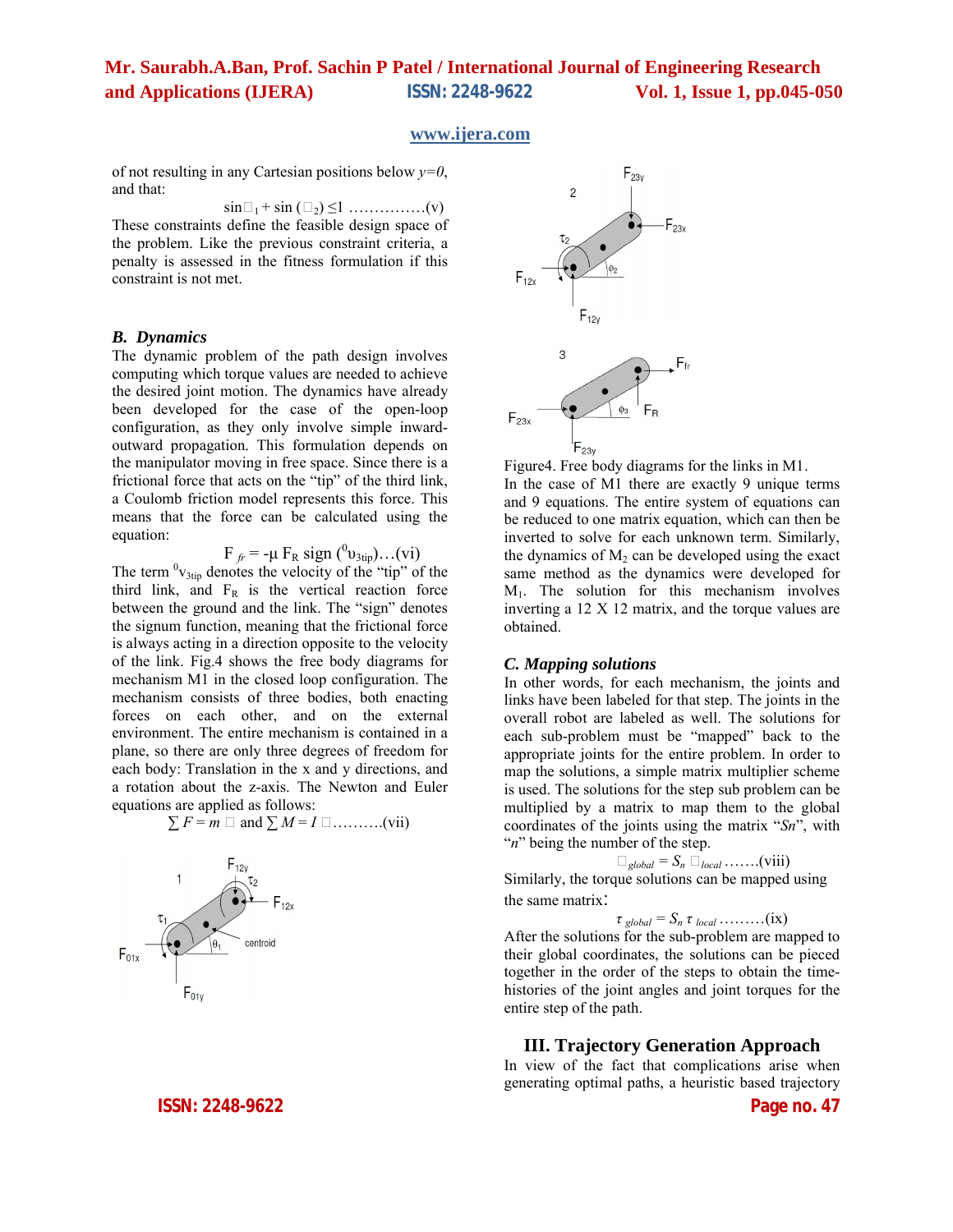#### **www.ijera.com**

generation approach was used to demonstrate how trajectories could be generated using the kinematics and dynamics model. This approach should also be able to lend some insight to what trajectories would be better than others in the trajectory generation problem. This approach can be described as a simple perturbation-based search. The approach begins with an initial set of parameters, and the effort metric is approximated. The parameters are then individually perturbed to see if they result in a decrease in effort, and the results are recorded. A new set of parameter values are then generated based on which perturbations resulted in decreased effort. The search continues until a specified number of iterations is reached. To use this approach, the effort metric must first be approximated. The effort metric can be approximated by:

$$
\mathbf{J}(\tau) = \frac{1}{2} \sum_{j=1}^{N} \sum_{m=1}^{M-1} \left( \frac{r_{(m+1)j} + r_{mj}}{2} \right)^2 \Delta t
$$

This function estimates the average torque over an interval using the endpoints. There are *M-1* intervals, with *M* boundary points of the intervals. The value of ∆*t* is calculated by taking the number of intervals and dividing by the total time to complete the step. *N* is the number of joints in the mechanism. The heuristic-based search approach works by having an algorithm that takes the non-boundary control points of the trajectory and generates the effort required by that trajectory as an output.fig.5 below shows the algorithm for this approach.



Figure 5. Organization of search algorithm.

The program begins with an initial value for the matrix of control points, Co, a number specifying the number of iterations the search process should be attempted, and a value specifying the step size for the search. The initial control points Co, and obtains the effort value of the path step that is described by the initial control points. After this value is obtained, an approximated gradient of the effort value with respect to the free control points is calculated. This is accomplished by individually perturbing the control points by both  $\Delta$  and  $-\Delta$ . After each perturbation, the new effort value is calculated. If the new effort value is lower than the initial effort value, then a 1 is stored in the direction ("Dir" in Fig.5) matrix. If not, a zero is stored. This matrix can then be used to construct an approximated gradient that stores the complete *N X M* direction of decreasing effort value. It is important to note that this is a coarse solution because it only considers each parameter (control point) individually,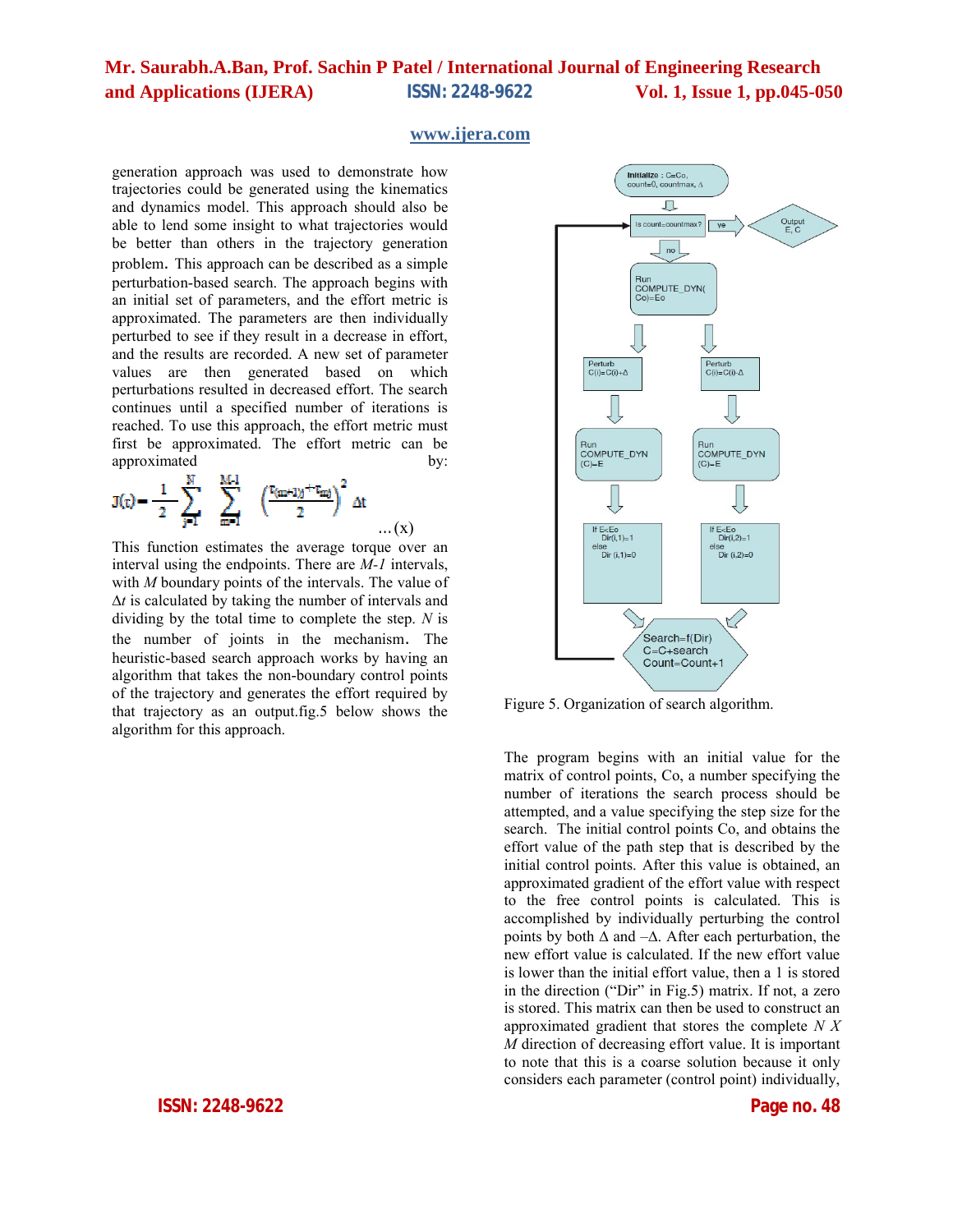#### **www.ijera.com**

and it does not store information related to the amount of effort change achieved by each perturbation. Nonetheless, it results in a direction of decreased effort value in most cases. A search direction is then constructed by multiplying this "gradient" by ∆, and the *C* matrix is updated by *C=C+search*. This process is repeated and the search finds trajectories with lower effort values until it reaches the specified number of iterations.

#### **IV. Results**

The heuristic-based search routine was conducted for each of the path steps. Each step was analyzed individually, and effort was minimized for each subproblem. For the first search run,  $\pi/4$  is used as the path angle, 1 second as the path step time, and a friction coefficient of  $\mu$ =0.4. This would be a typical value of the coefficient of kinetic friction for a material such as plastic on a smooth concrete or metal. In addition, the length of the link is l=0.14m and the mass of the link is m=0.015kg was taken which will be taken when the robot will be physically realized. The moment of inertia is calculated by treating the link as a thin rod, this equation was chosen because in most snake-inspired robot implementations, the links take the form of rods, where the length is significantly greater than the link. The discrete sampling was conducted at a rate of 20 times/interval, and the value of  $\Delta$  was set at  $\alpha/100$ . These parameters were generated heuristically after testing the algorithm.

The results are shown here for 50 iterations of the algorithm. This number of iterations was shown to give good convergence. However, there were several cases where the convergence oscillated. In these cases, the control points that produced the lowest effort value were determined to be the appropriate solution. For step 1, both the open and closed-loop models were used to generate a solution. It was determined that the closed-loop solution required significantly less effort than the open loop solution. Thus the closed-loop solution was used. This should be somewhat intuitive, because although friction affects the solution, the joints do not have to support all of the weight of the links in the closed loop solution.

Figure 6.Shows the results of the heuristic-based search for path step 1. Each data point represents a solution found during the algorithm. The effort

**ISSN: 2248-9622 Page no. 49**

values are shown to decrease, and then converge to a solution after 27 iterations.



Figure 6. Effort vs. iterations for step 1 search.



Figure 7. Resultant trajectory function for joint 1.